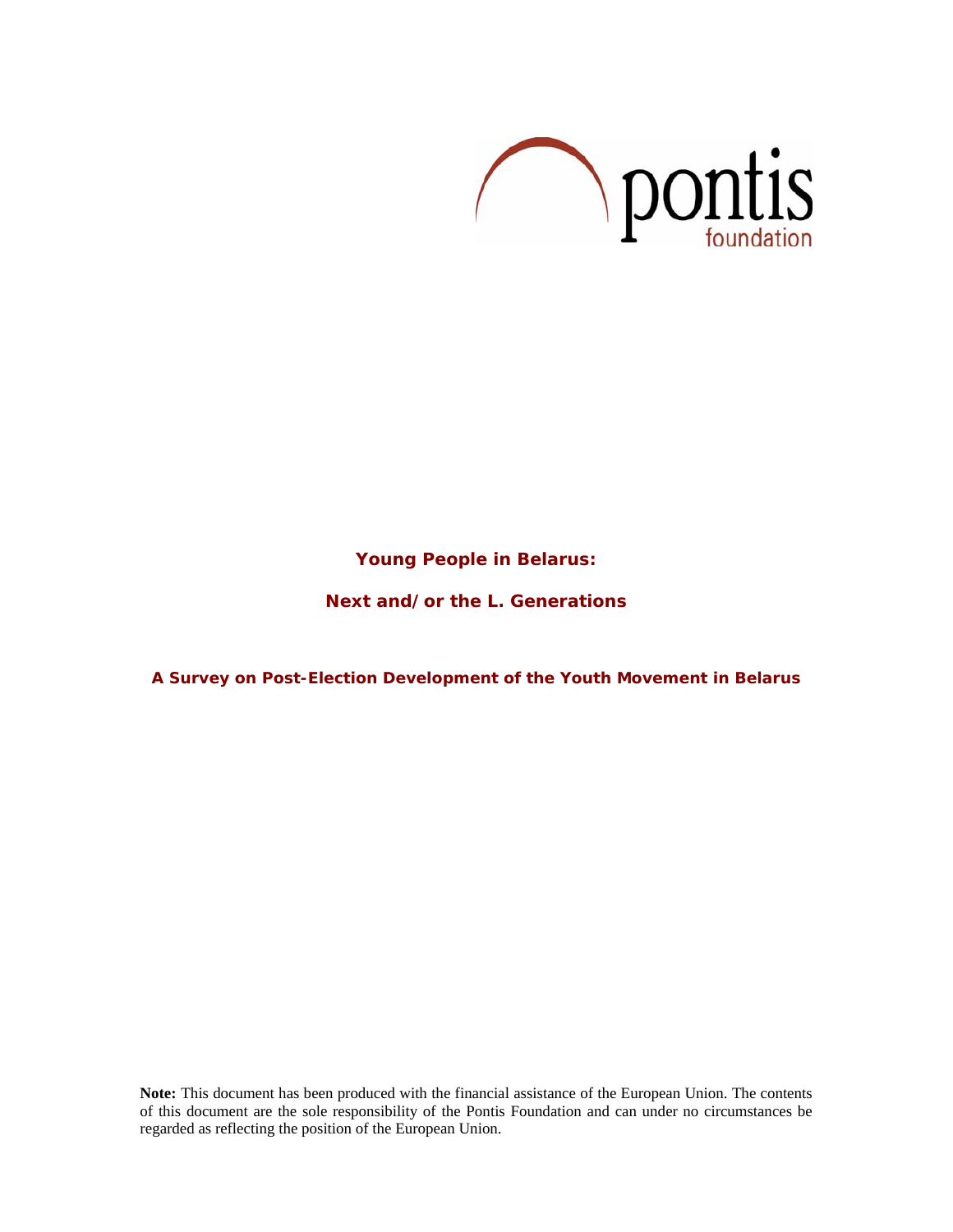

# **Introduction**

In 2006 the Bratislava-based Pontis Foundation commissioned a survey of the trends and attitudes of young people in Belarus. Publication of the results of the survey was delayed several months for security reasons. The survey consisted of a report on representative youth organizations, structures and initiatives in order to provide an overview of youth activity in Belarus following the 2006 presidential elections. Coinciding qualitative research into four focus groups served to identify key themes and interests regarding the current political situation and social relations within Belarus. Special thanks go to Iryna Vidanava, civil society and media specialist from Belarus for her kind assistance.

The findings of the survey were shared with Belarusian youth organizations in late winter 2007 at a youth forum. To follow up, the Pontis Foundation has been making this report available to the international community in order to further focus attention on the unequal ideological battle facing young people in Belarus.

# **Executive Summary**

 $\overline{a}$ 

The survey and monitoring carried out by the Pontis Foundation revealed a number of significant tendencies particular to youth in Belarus. The first can be described as a movement toward official youth policy. The ideological work introduced by the government several years ago at education institutions along with the persecution of young pro-democratic activists seems to have yielded results, namely, the prevention of young people from active, open participation in policy-related activities that might threaten the current regime. Monitoring results indicated that support for Lukashenka seems to be growing among Belarusian youths, a demographic category with which the regime has not been particularly successful in the past. Victor Martinovich and Vladimir Matskevich note that "Belarusian youths now beginning to support the regime are proud that Belarus did not receive respect and a favorable attitude as a gift from anyone, but earned them, won them in a fight. It is this that makes this regime genuinely Belarusian in many people's eyes, a kind of leadership that nationalizes."<sup>1</sup> In other words, the next generation may support Lukashenka's new paradigm, persuaded by or drawn to the nationalist cause.

However, state policy also resulted in an opposing tendency - a search for new, more creative methods of political activity by young people in the midst of restrictive political conditions. The presidential campaign in 2006 mobilized young people, resulting in a new generation flooding the streets in numbers nobody could have predicted (March 19, 2006 in particular). This up and coming generation, as Belarusian political scientist Andrei Liakhovich argues, $^2$  saw in the 2006 presidential elections a chance to revolt against the regime. It may have seemed a short term solution, but this new generation, controlled neither by the regime, nor influenced by the opposition, attempted to forge an alternative path. The danger of course is that the drive for change might weaken as politically active youth are faced by traditional social responsibilities such as finding a job and establishing families of their own.

The qualitative survey revealed that the outlook of Belarusian youth is developing in two opposite directions: Cubanization and radicalization. The term 'Cubanization' describes the tendency to respond to political oppression by conforming to the status

<sup>&</sup>lt;sup>1</sup> See Ioffe, Grigoriy. *Belarus: A State, Not yet a Nation*. Conference presentation, 2007.

Liakhovich, Andrei. *Twelve Years of Lukashenka*. Bratislava: Pontis Foundation, publication forthcoming.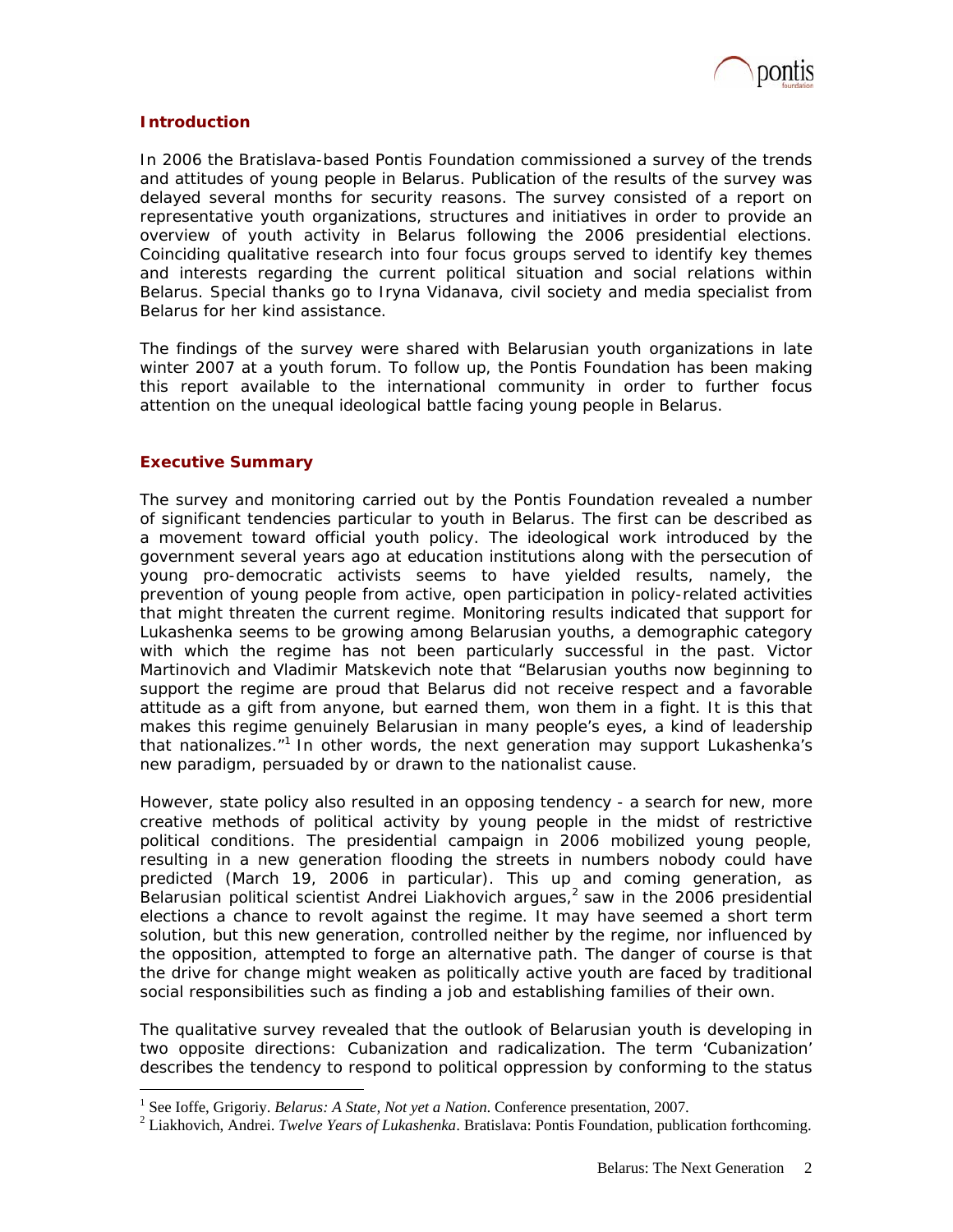

quo. There are discernible groups within this conformist group, for example those operating within the norms of the regime for personal gain or simply to maintain some sense of normalcy, while others conform more because they are in fact true believers in the regime. Radicalization, in contrast, is characterized by dissatisfaction with the norm that develops into hatred, resulting in Belarusian youth either leaving the country or staying to fight the regime. Importantly, the youth in general is "geopolitically" focused on Europe instead of Russia.

Limited youth participation in Belarusian civil society is due to the fear of legal ramifications, extreme danger and the fact that civic organizations are too political. The international reputation of Belarus as Europe's last dictatorship does not appear to be a major concern to youth. Likewise, repression and the abuse of civil rights seem like 'normal infringements' and did not cause great indignation among the majority of survey participants. Generally, the notion of 'civil society' has no meaning while ecological concerns seem to hold more legitimacy and are seen in a less political light.

Nevertheless, the 2006 electoral campaign sparked the rise of several youth structures or initiatives, mostly politically oriented youth groups, including Young Front, former Zubr structures, Hopits! and several others. Importantly, the widespread electoral fraud, the post-election protest atmosphere (in Minsk) and the lack of advance planning among the democratic opposition allowed for the mobilization of new young people in the form of various independent resistance activities aimed at the regime.

A new stage in active youth political movement started with the 'tent camp' protest at Oktiabrskaja Square where young people came together to protect freedom of choice. More importantly, this protest attracted a reasonably high number of people who had never been engaged in any kind of political activity. The brutal dispersion of the tent camp only increased solidarity amongst youth, including many youth that were not directly involved in protests but remain sympathetic to the cause. This solidarity, along with the subsequent protest mood, resulted in numerous youth-led events around the country (especially at the end of March and in April 2006), increased virtual space debates and led to the creation of new youth initiatives such as Bunt! and *Inicyjatyva*. Initially, law-enforcement agencies seemed helpless to prevent wide-spread youth action. However, the wave of protests decreased in summer 2006 when students either left for vacations or went abroad for summer work-and-travel programs. The greatest decrease in public youth activities was caused by the departure of youth activists to study abroad within the framework of education programs offered by foreign universities to students excluded from Belarusian schools for political reasons (for example, the Kalinowski program, which provided 300 places in Polish universities). The significant drop in youth activity helped law-enforcement agencies to concentrate their efforts on separate events, to persecute and intimidate the most active participants and their families. From this situation, one of the most important questions begins to emerge: with the recent Belarus-Russia crisis in mind and Lukashenka's persistent will to keep himself in power by playing upon nationalistic themes, how does the new generation take up an effective, meaningful political role in a Belarusian society overrun by strong state initiatives?

Apart from direct, active political engagement there is an on-going effort among young people in the form of groups and clubs offering different activities connected to creative thinking, the development of analytical skills or the sharing of similar interests (for example, CD Mag, studenty.by or the Third Way). Although their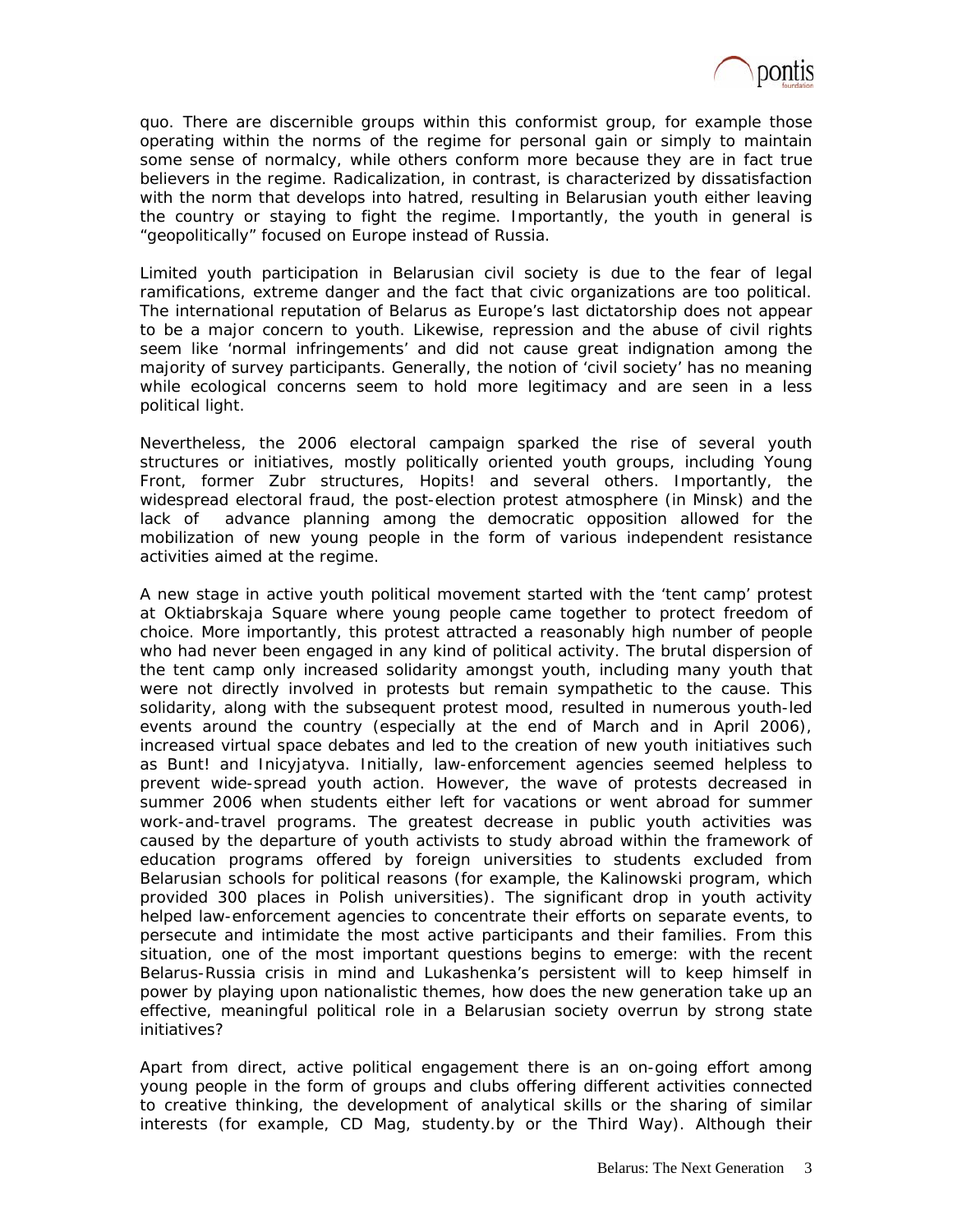

members are often far from politically oriented and their activities tend to fall outside of state control mechanisms many have recently experienced administrative pressure to revise the format of their activities. The regime, as such, seems intent on predetermining youth directions, rather than fostering free and fair democratic organization at the grass roots level – a position that strikes as contrary to an outwardly pro-European stance.

Youth leaders began to step in to fill the leadership void that clearly exists in Belarus. However, with the exception of Third Way, Young Front, and to a lesser extent the assembly of NGOs, very little coordination exists between youth groups. The evolution of various new initiatives has resulted in a fragmented, but not entirely divisive youth community. The inability to communicate and collaborate effectively does not seem to be the result of any lack of willingness or desire to coordinate movements within the greater youth community. Instead, without examples demonstrating the benefits of coordination, there seems to be a general lack of awareness as to the potential associated with extensive networking.

Last, but not least, it is necessary to highlight Young Front, one of the oldest youth organizations in Belarus. This organization remains the most visible and maintains certain continuity for the youth movement community in Belarus. Further, despite two leaders jailed and other members facing administrative arrest, the leadership is still trying to register with the authorities, struggling to set an example for civil society in Belarus.

# **I. Youth Movement Report**

# **1. The Tent Camp: Starting the Wave**

One of the great surprises of the March 2006 protest wave was the erection of a tent city largely consisting of 17-25 year old activists. Most were students or young professionals. Only 10-15 percent of the tent camp participants represented other age groups, including school children and pensioners. Around half of the active participants of the tent camp protest came from outside of Minsk from small regional towns. There were also representatives from Ukraine, Russia and Poland.

Based on organizational symbols present at the tent camp representatives of Zubr, Young Front, Hopits! and *Volnaja Moladz* were clearly visible. Internet communities such as minsk\_by and tut.by forum were also notable with balloons of white and blue, as were representatives of *Poglyad*, anarchist movements, oppositional political parties and others with various other identification schemes. However, it is misleading to assess the number of representatives affiliated with particular organizations based solely on the number of people within the vicinity of visual symbols since people were constantly shifting positions, helping to hold flags and posters in different areas. Only the anarchists stayed in a single group holding their own flags. They did not take an active part in tent camp life but protected the tent camp by standing in a circle around the tents. Nevertheless, the majority of active participants did not belong to any opposition party or youth organization. Most people took part in a protest for the first time in their lives.

All participants had the same motivation: they were fed up with living in fear, they were ashamed for Belarus which for so many years seemed to be getting more and more isolated from Europe. For many young people it was important to feel that they could somehow influence the fate of the state after many years of feeling a small and insignificant part of it. There were only a few people who named dissatisfaction with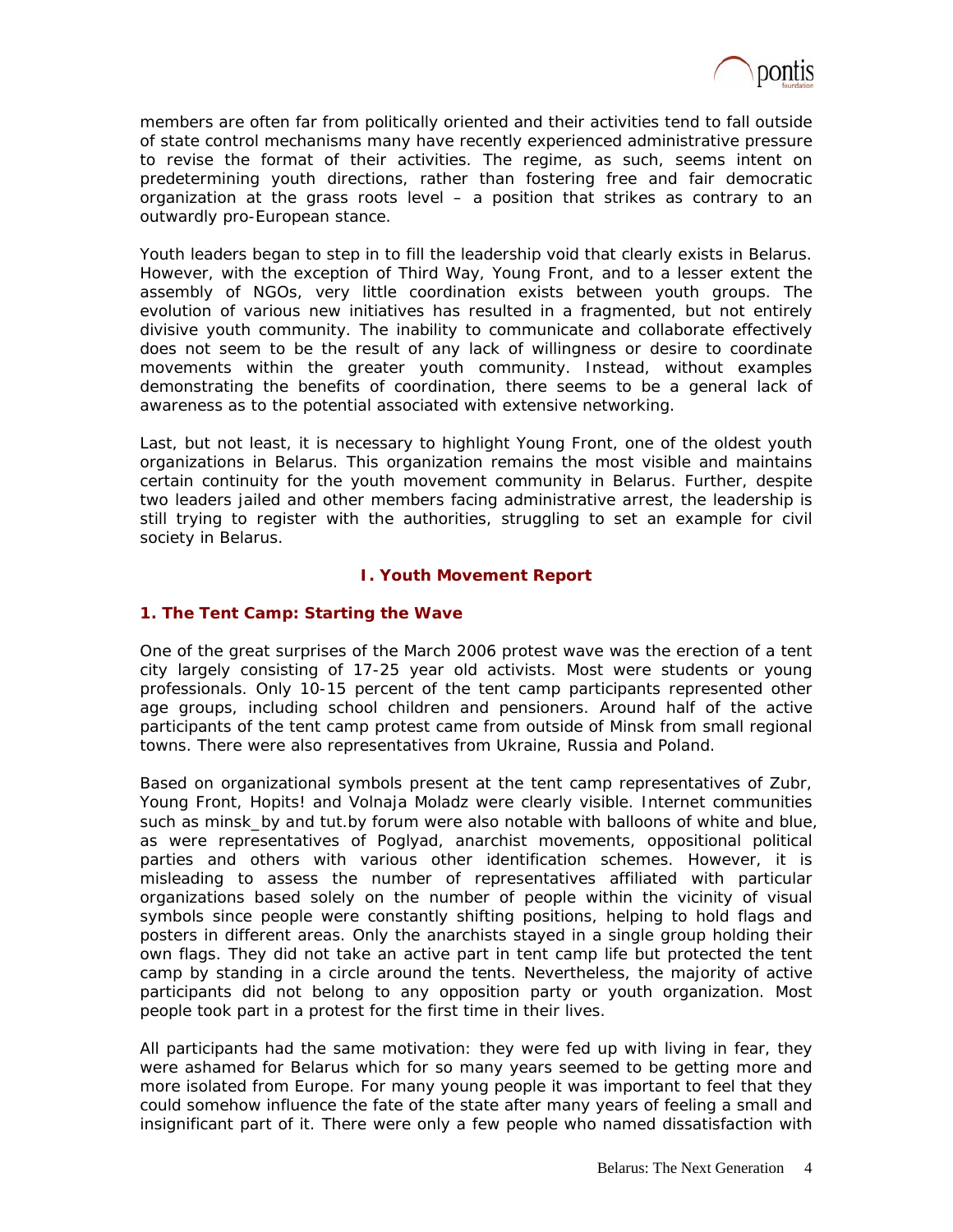

the economic situation as their main motivation. Around one-third mentioned a crisis of Belarusian culture and the need for its revival. Almost all participants were against on-going political repression, intensive brainwashing by the media and the associated information vacuum in the country.

Those who went through detention and 'sutki' (administrative arrest for up to 15 days) were unanimous in their opinion that the atmosphere at the tent camp was both positive and inspiring. Despite low-quality food and poor conditions people stood cheerfully, supported each other, created further plans, sang songs, etc. Many of the current youth projects were created in prison when tent camp activists served their 15-day sentences. All the new projects and the very positive memory of those days has helped to create a positive image of protest, an important means of further motivating present and prospective elements of the new generation to join youth movements.

# **2. Political Initiatives**

### *Young Front*

 $\overline{a}$ 

The oldest youth structure in the country, despite numerous disturbances, has continued to attract new, young members. Under the jailed Pavel Severynets the organization became independent from its senior partner, the Belarusian Popular Front, which previously established a new branch, Young BNF, in autumn 2006.

During the elections the policy of Young Front was to support Aliaksandar Milinkevich, so many of its members were engaged in political campaigning and went through the subsequent repressions of the regime. In spring 2006 Young Front members took active part in protests. Being one of the oldest and well-known active youth structures, Young Front became the main target for the authorities attempt to prevent the growth of youth protest movements. The authorities prosecuted Artur Finkevich, a Young Front member detained on January 30, for graffiti. The use of slogans such as "We Have Had Enough!" and "We Want New Life!" resulted in two years of 'correctional work' (prison) in May 2006. On September 19, 2006 the Court of Appeal refused to overturn the sentence. At different times in spring and summer 2006 several other Young Front members were accused of hooliganism and sentenced to short terms of imprisonment. There have been several cases where parents were fined for the political activity of their children. $3$ 

The repression of Young Front members increased even further with the approach of the local electoral campaign, where Young Front members traditionally take on an active role. In the beginning of October militia arrested Young Front activist Pavel Krasovski on charges alleging involvement in the organization of explosions last year in Vitebsk – charges that warrant the death sentence in Belarus. After 10 days imprisonment, during which he was under enormous pressure, Pavel Krasovski was released with no official charges. On September 15, authorities detained Young Front Chairman Dmitri Dashkevich, later accusing him of participation in an unregistered organization – the same charges applied to Partnership activists. Young Front activists Sergej Lisichonak and Oleg Korban were considered 'witnesses' (suspects) in the case. The court sentenced Dashkevich to two years of corrective labor, a sentence widely understood as an attempt to 'behead' the organization.

<sup>&</sup>lt;sup>3</sup> On September 7, 2006 the parents of Young Front member Denis Efimovich were fined for "persistent" evasion of the education of their son." Denis was detained three times for disseminating leaflets and participation in March protests.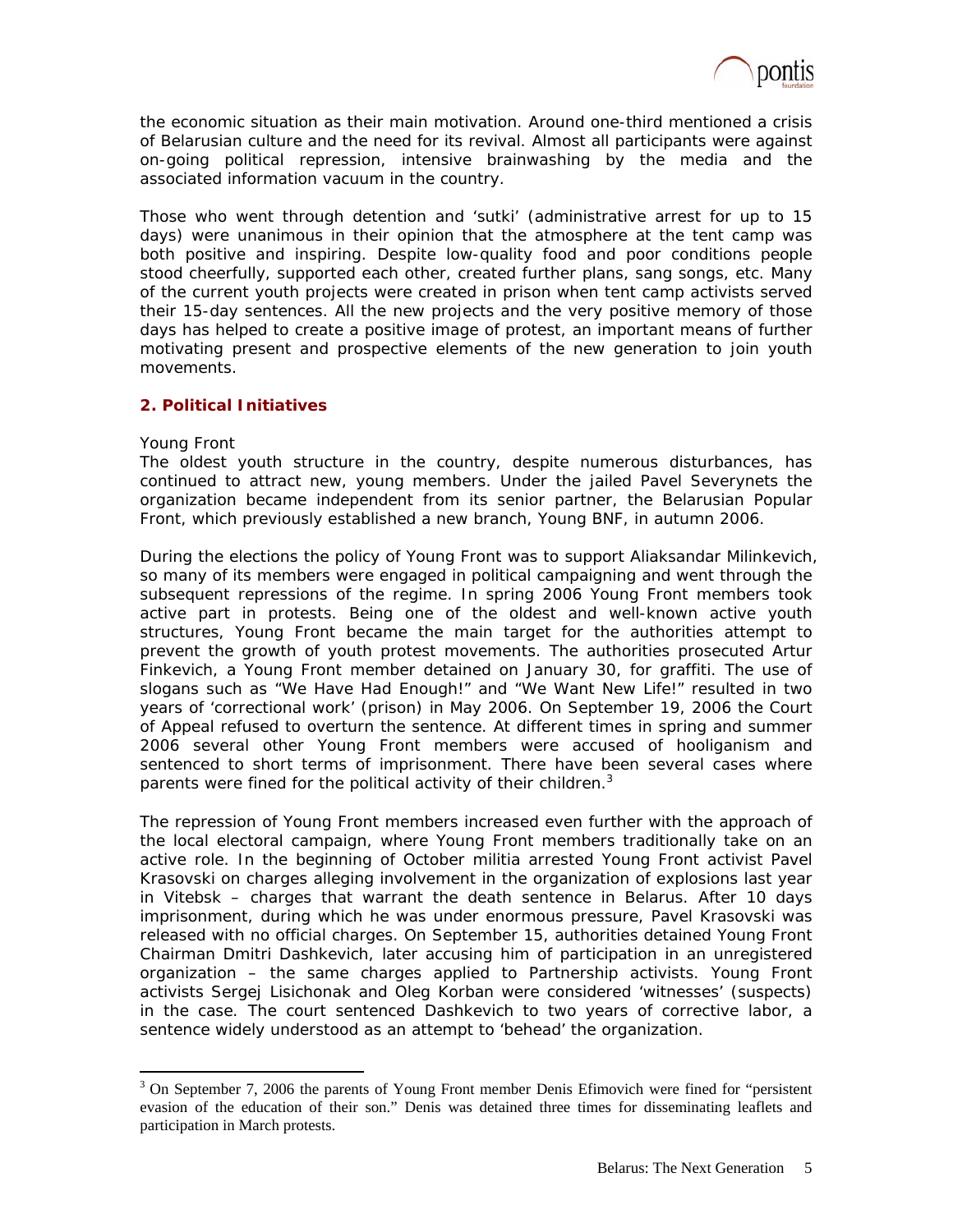

Escalating repression influenced Young Front activities considerably, for example leading to the addition of flash mob action. Young Front also disseminates information about imprisoned members and takes part in Solidarity action around the country. The most famous act, attracting large scale public attention, was the hunger strike of summer 2006 initiated primarily by under-aged Young Front members demanding the freedom of political prisoners. The hunger strike was started by only a handful of young activists in Soligorsk, but several days later activists from Young Front and other movements joined in. Due to the personal involvement of Alexander Milinkevich the young activists were persuaded to end their hunger strike.

### *Bunt!*

Bunt! activists insist that they are not affiliated with any particular political organization. They describe their movement as a means of non-violent protest within which all people concerned about the situation in Belarus, regardless of their party or position, can take part. The initiative was built upon the back of previous networking efforts. The main purpose was to mobilize people for mass street protests in a way that might act as the platform for political change. The majority of Bunt! participants are previously politically unengaged young people who came to Oktiabrskaja Square in March 2006 and decided to continue their activity after the dispersal of the tent camp. Most of the Bunt! participants went through detention and arrests following the March events in Minsk. They strengthened mutual contacts during their imprisonment. The activists who were released early assisted the families of those imprisoned and started work towards the informational engagement of youth protest groups which appeared following the March events.

Early on in spring 2006, following post-election protests, Bunt! was mostly an underground organization without a name and little message development. Throughout the spring, activists worked towards the maturation and spread of their network, setting up contacts with democratic structures and creating future plans. Bunt! took an active part in most of the political flash mobs organized in Minsk and other Belarusian towns. In early summer they came up with Bunt! as their main message, which shortly became recognizable all around Belarus. This, as well as a growing network of activists and the increasing organization of protest actions, $4$  led to the enlarged attention of law enforcement agencies, and consequently, the repression of most active Bunt! members. Some Bunt! participants were detained on several occasions or sentenced to short prison terms. Currently, there are open criminal cases against Bunt! activists. Authorities continue to pressure family members and some activists have been fired from jobs or excluded from universities.

The creation of a stable network has been hindered by the fact that many students who actively participated in protest events left to study in Poland in the Kalinowski program. Remaining activists concentrated more on internet-based networking and the international community. But increased repression and the focus of security agencies on their main communication device, internet forums, has further added to the sharp decline and put the existence of this initiative into serious question.

### *Hopits!*

 $\overline{a}$ 

Hopits! (hopic.info) was a network of local young activists and civil society organizations aimed at exacerbating social discontent by contrasting day-to-day

<sup>4</sup> During summer 2006 Bunt! organized several events in different Belarusian towns. In Minsk, Grodno, Vitebsk and Soligorsk, for example, activists painted graffiti, disseminated leaflets, hung flags and organized flash mobs. Bunt! activists went to St. Petersburg for the G8 summit to protest against Russia's support of the non-democratic regime in Belarus.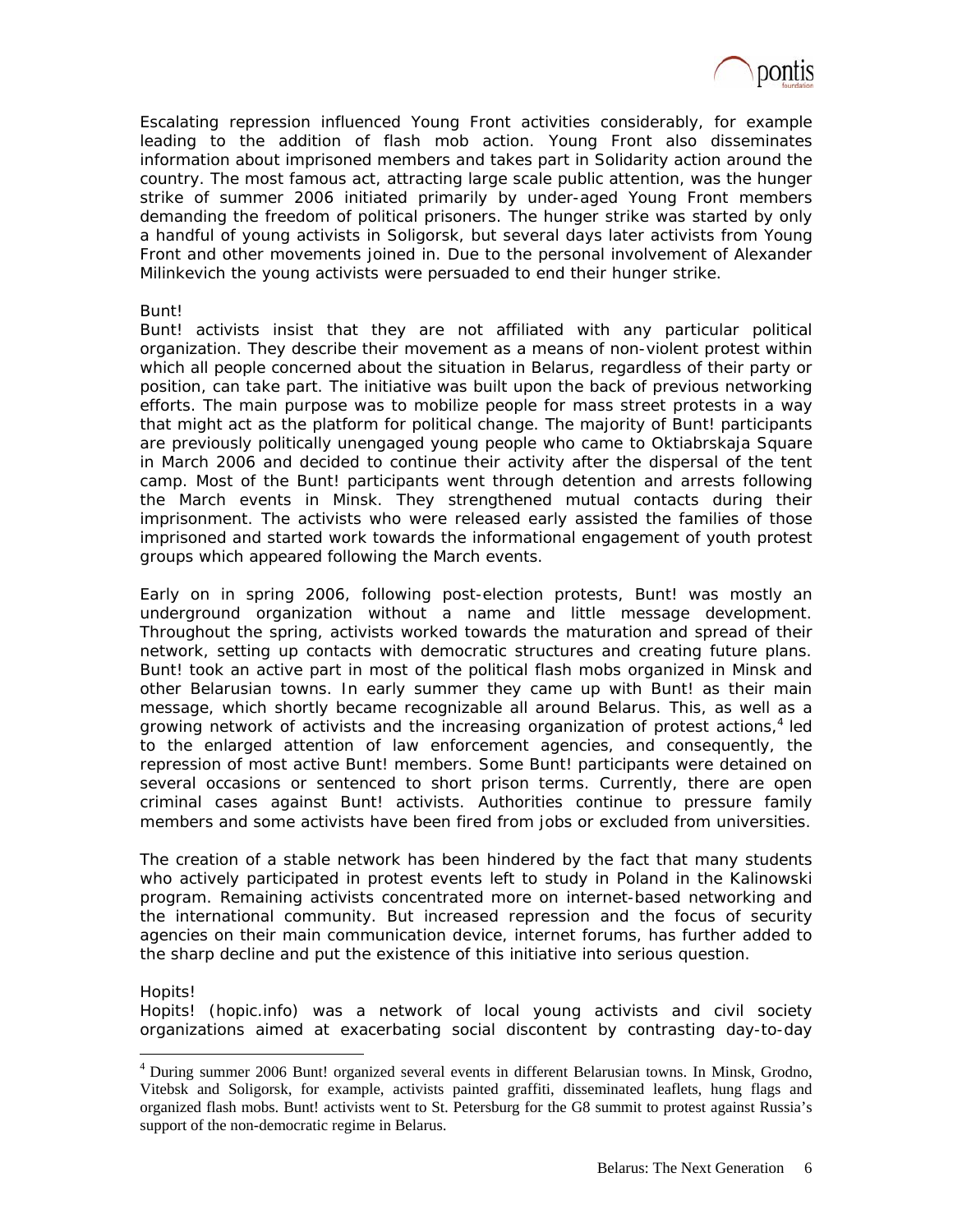

reality (local hidden unemployment, corrupt local administration, etc.) with that presented by official propaganda, thus stimulating people to think about the inherent contradictions. Initially, their main purpose was to conduct a negative campaign against the local administration and to focus on the regional elections in 2007. Nevertheless, Hopits! managed a relatively extensive information campaign for the 2006 presidential elections, including leaflets and bulletins against TV propaganda. In the end, however, campaign implementation lagged far behind original plans, although a few Hopits! activists took a serious part in the functioning of the tent camp protest. Following the presidential elections,Hopits! as a campaign disappeared, however the network behind it continued to aid in the preparation for local elections.

### *Zubr*

 $\overline{a}$ 

Zubr activists were engaged in electoral campaigning and helping representatives of democratic forces. They were at the roots of the Jeans/Solidarity 16 campaign, actively participated at post-election protests, including the tent camp, and further flash-mob events. One of the main domains of Zubr activism became increasing international solidarity with Belarus and the extension of external public relations for the movement. In the beginning of May 2006 Zubr declared that its main goal would be the concentrated movement of all democratic forces against the regime and dissolved itself.<sup>5</sup> However, only a small component of Zubr joined the ranks of organized opposition. The core group is still together, continuing the Jeans/Solidarity campaign, although almost exclusively in Minsk.

# *Regional Initiatives*

Apart from the above-mentioned initiatives, which are either of a national character or primarily involve people from Minsk, there are a number of youth organizations working within smaller cities and towns throughout Belarus. Many regional activists beyond Minsk have stayed connected with resistance-type initiatives and took part in the electoral campaign in March 2006. Some participated at the tent camp, create web pages dedicated to regional projects and run online forums to facilitate internet debates.

In Gomel, the second largest Belarusian city, former youth center Hart (liquidated by the authorities in 2003, now active at hart.3dway.org) runs a number of youth projects ranging from the historical to the cultural, focusing on information dissemination to attract public attention to regional and national problems in Belarus and to encourage participation in Solidarity events. Hart members participated in numerous flash mobs in Gomel and organized youth events such as the campaign against Russian National Unity (RNE), a pro-fascist organization. Many members, active during the electoral campaign, were questioned by KGB agents and threatened with prosecution.

Among other regional youth initiatives it is possible to mention Brest Youth Club (*Dzedzich*) which works on a number of projects to increase civil awareness, knowledge and activity among youth. The activities of Seventh Side (*Vitebsk*) are more political, addressing topical problems in municipal areas while attempting to involve young activists in political campaigns. In Grodno, there are several small groups of activists who take an active part in civil and political life. For example, students of history from Grodno University tried to prevent the illegal destruction of 15<sup>th</sup> century historical remains in the city center by local authorities intending to construct a traffic junction. Activists tried to attract the attention of the general

<sup>&</sup>lt;sup>5</sup> See the Zubr statement on self-dissemination at http://www.charter97.org/bel/news/2006/05/05/zubr.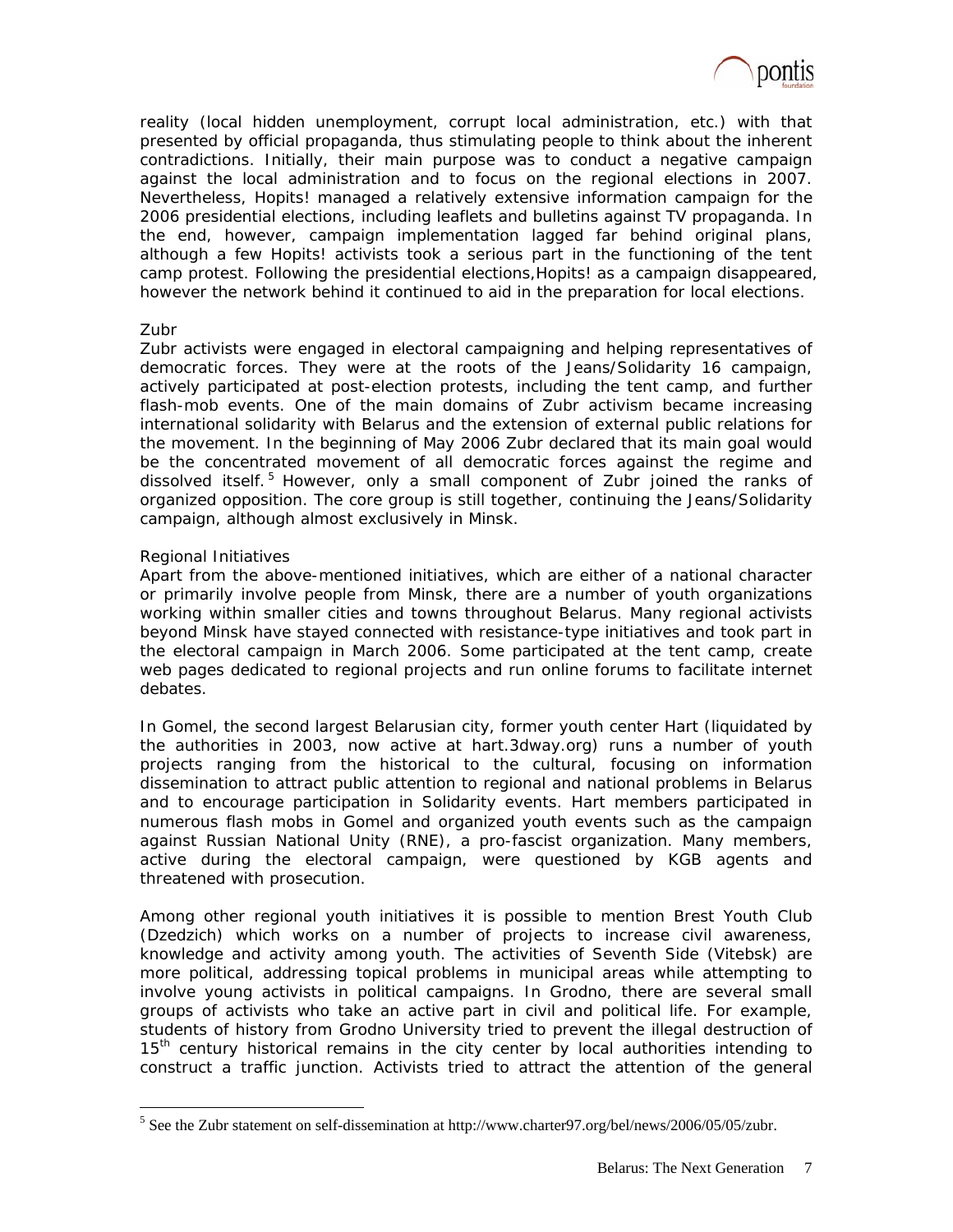

public, organized flash mobs, wrote letters to the administration and prepared protest events. One student even lied down under an excavator – and action for which many were arrested.

# **3. Internet Activity**

 $\overline{a}$ 

During the 2006 March events the internet was basically the only source of information concerning on-going political events. The web pages of democratic presidential candidates - tut.by news portal, svaboda.org, charter97.org, spring96.org, 3dway.org, belaruspartisan.org, afn.by and some others – were particularly useful. Blog activity played a vital role after the election. Live Journal (livejournal.com) became a popular debate platform where people exchanged their opinions, created and discussed possible scenarios and posted recent news. The absence of alternative media and restricted access to independent or international newspapers made the internet especially valuable as the only source of real information and an important means of maintaining communication between individuals and groups. For the next generation, the internet has been nothing short of revolutionary in its diverse role as the definitive communication medium.

In the post-election climate online communities have become a platform for the mobilization of young activists. Virtual space, due to high accessibility and the relevant anonymity of users, became the place where young people planned and coordinated their events. During the tent camp protests internet communities were kept informed by coordinators on the ground who kept in contact via mobile text messaging with protesters at Oktiabrskaja Square and therefore could post the most recent information about events, as well as details on the location of militia patrols and their policy at the moment (releasing or detaining people in the tent camp, for example). However, due to the open and anonymous nature of internet forums it was also necessary for individuals and organizations to be aware of 'brigade guys' or KGB agents posing as activists online in order to disrupt or determine protest plans.

Following the March events activists who were previously active within several major online communities at Live Journal started creating their own web pages and communities: by\_politycs, by\_mob, plac\_2006 (a community dedicated to events at Oktiabrskaja Square), *pravakatary* (provocators), *supraciu* (resistance) and others. A great number of smaller web pages created by people who took part in the March protests and tried to describe what happened to them (for example, okrestina.org) appeared in a very short period of time. The main disadvantage of the use of web pages was the low number of people who worked on them and their relatively shortlived existence (the above mentioned okrestina.org is no longer updated).

Another efficient method of self-mobilization was the dissemination of information among the users of home networks.<sup>6</sup> As a result, home networks were declared illegal. The authorities organized a campaign calling for the 'cleaning' of apartment complexes – in other words, the removal of all network wires. Further, 'brigade guys' continued their activity, actively searching the forums and blogs for the most active people. At the same time internet providers report growing pressure from the administration to increase the price of internet access. Belarusian authorities are currently discussing the possibility of using internet filters. A leak from the Ministry

<sup>&</sup>lt;sup>6</sup> This was the case in Minsk, for example, where the majority of people live in large, densely populated apartment complexes.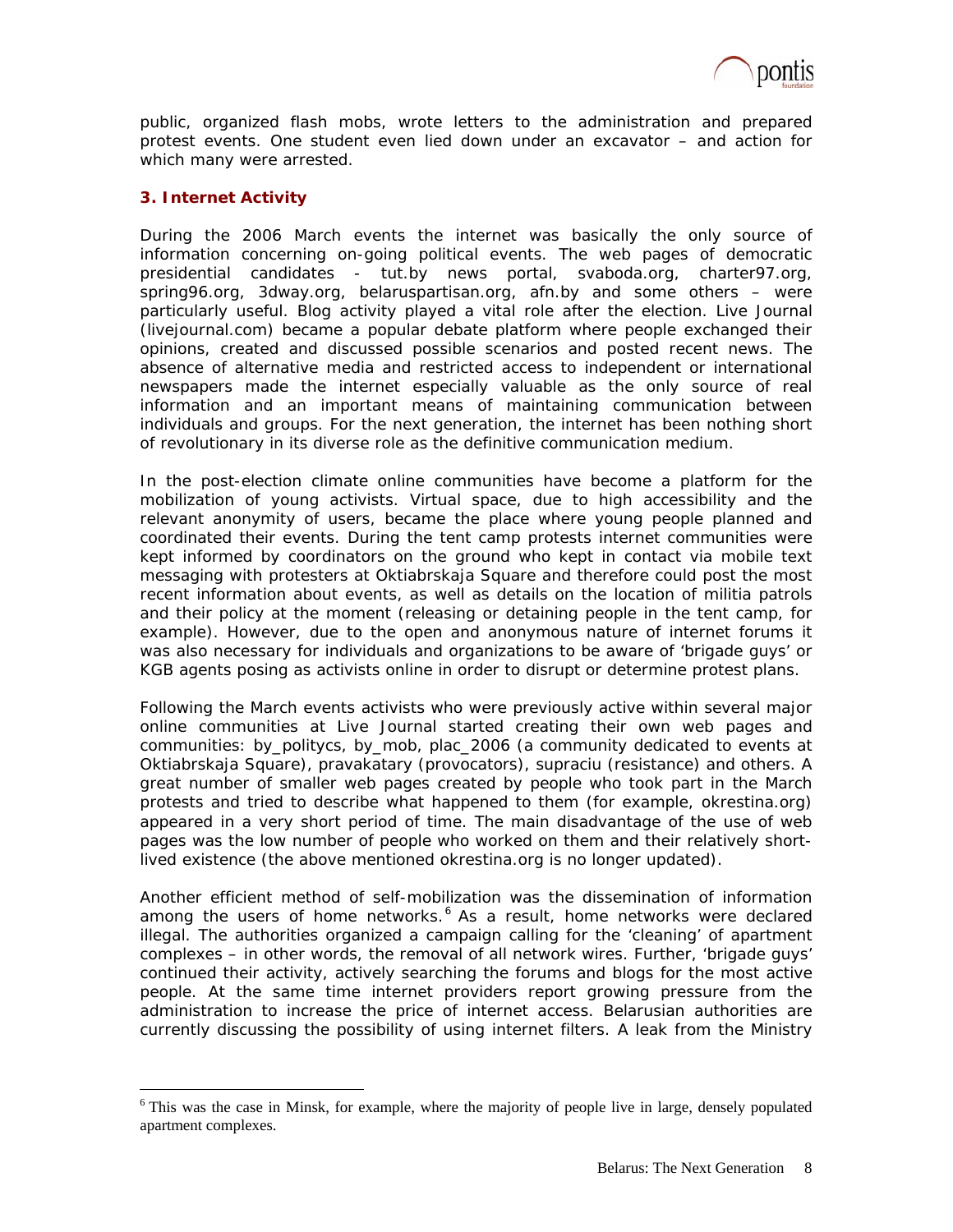

of Statistics suggests that Belarus may have already bought such technology from China. $^7$ 

# **4. The Flash Mob Phenomenon**

Flash mobs proved to be a success in the post-election period. This method of organization was a dynamic element that motivated youth groups to become part of a cutting edge, popular form of civil protest. Further reasons for the success of the flash mob means include: spontaneous organization; flat, de-centered organization; unstructured space for the creative expression of ideas; democratic access; the general and immediate positive reaction of people in the streets; and difficulty for law-enforcement agencies to regulate or repress the technology. Flash-mob participants had several online platforms for the exchange of ideas and the announcement of upcoming events. Nevertheless, the main source of dissemination of information remained chain emails, home networks and personal communication between activists.

In late spring participants involved in internet communities by\_mob<sup>8</sup> and Live Journal blogs created their own movement named Initiative. There are about five permanent participants in the movement, but the number of regular visitors to the web page is much higher. The movement is based on anonymous visitors who take part in the announced flash mobs. The usual number of flash mob participants has been 10 to 50 with different people coming to different events. There is no consistent, unchanging group of participants for each and every event.

The flash mobs focus on various issues or topics. Sometimes they are clearly political. For example, the flash mob *Idejnyja Gramadziane* involved a number of young people 'watching news on TV', the news being a screen of Oktiabrskaja Square while the students eyes were covered. Sometimes, however, flash mobs are intended to be simply funny or sarcastic. The wave of political flash mobs has decreased since midsummer 2006, yielding to predominantly humorous events in public places. The beginning of the new school year was marked by several flash mobs dedicated to problems associated with education, such as the protest against the teaching of Belarusian history in Russian language. One of the major problems of the flash mob movement is that it is chiefly Minsk-based. Regional or rural flash mobs are not common and they are usually organized by local activists not connected to Initiative. Authorities have reacted aggressively to flash mobs, detaining participants when able to do so, but as yet have not brought any charges.

# **5. Youth Initiatives of Non-Political Character**

### *CDMag*

 $\overline{a}$ 

This initiative grew out of *Studentskaja Dumka*, which was banned by the Ministry of Justice in 2005. Some *Studentskaja Dumka* activists continued their work with youth in a new format of CD Magazine (previously available at cdmagazine.org). They currently run several social and political orientation projects and work with youth that would like to engage in creative activity. Thus, the CD Magazine projects are implemented by and for young people with the main target group being youth up to 25 years of age. Most CD Magazine participants are from Minsk, or students from other regions studying in Minsk, however the initiative aims to maintain contact with youth in more rural areas of Belarus.

<sup>7</sup> See http://charter97.org/bel/news/2006/09/01/china.

<sup>8</sup> See www.community.livejournal.com/by\_mob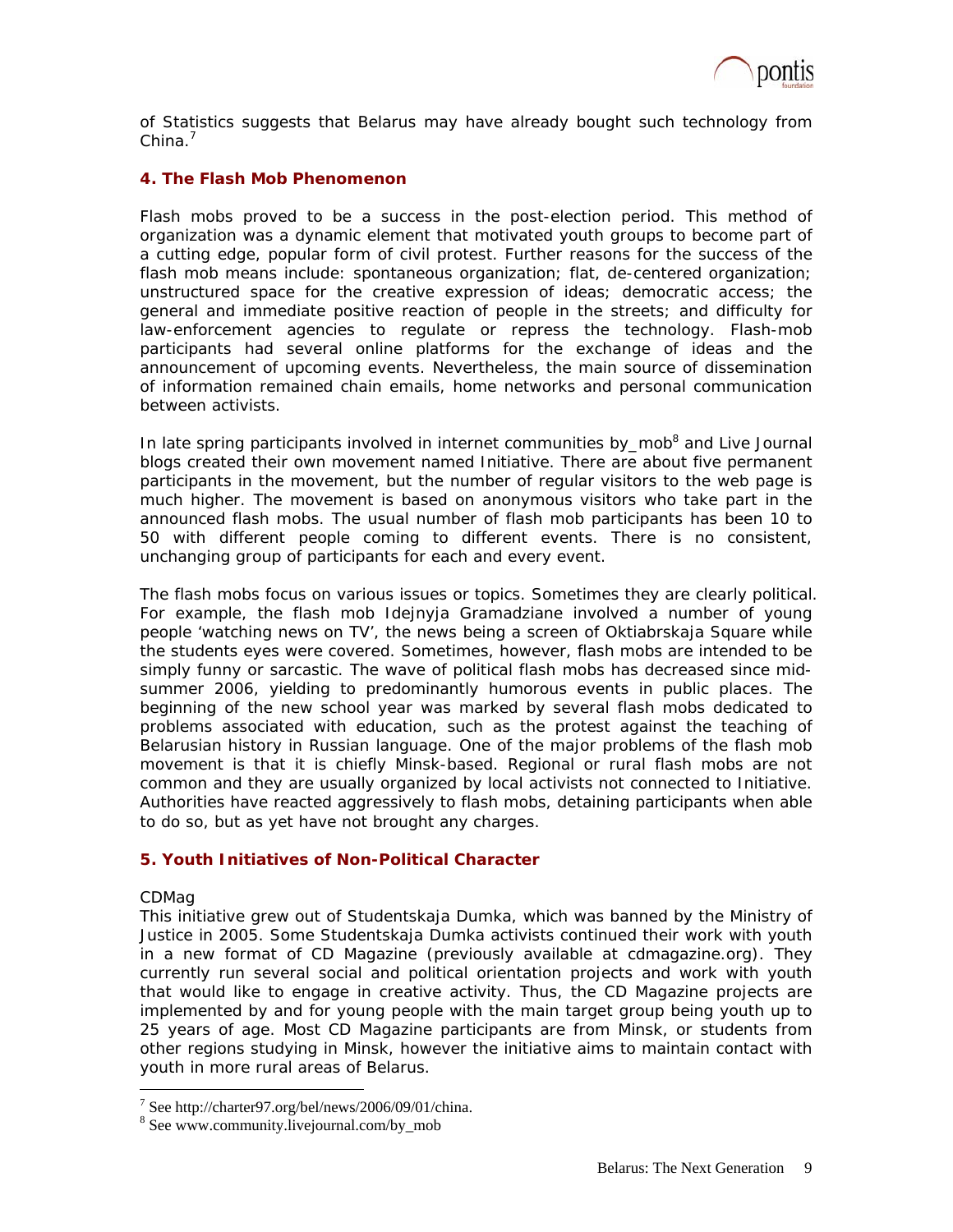

# *Third Way*

The concept behind Third Way movement underwent significant changes over the last year. Previously, Third Way was an intellectual club with an online platform at 3dway.org, but after the publication of cartoons featuring Lukashenka criminal charges were laid by the authorities. As such, Third Way activists had to rethink how to combine policy-related activity with the intellectual club framework.

During elections Third Way team provided assistance with web page maintenance to democratic candidates (both Aliaksandr Milinkevich and Aliaksandr Kozulin). At the same time Third Way was developing its own network of contacts and methods of gathering and publishing operative news. The initiative had a network of volunteers who provided up-to-date information to four administrators, who in their turn updated the web page round the clock. Third Way activists participated at Solidarity events for the imprisoned and disappeared, supported tent camp protesters by providing news coverage and bringing essential items to protesters. Third Way also organized monitoring of foreign media outlets and tried to direct the attention of Europeans to Belarusian issues.

Since the elections Third Way has been developing its reach through information and analysis. The initiative actively took part in an information campaign highlighting the problem of political prisoners in Belarus and assisted in creating a web page calling for the release of political prisoners (See http://za.nashih.info). As well, Third Way continues to engage young people in further analytical activity. The initiative is modernizing its web page and works to broaden the network of young analytical experts, as well as further developing online debate and discussion clubs.

# *Studenty.by*

This internet resource reflects the latest in student life. The distinct feature of the resource is their exclusive orientation toward the student community and people interested in student-style life. As well, the Belarusian language approach is unique. Using predominantly interactive methods studenty.by attract students who are interested in alternative news and a quality social life, aiming to further encourage more active participation in community events and the formation of an active civil culture. All participants can post e-news on the web page. In this way, students from all Belarusian regions can get involved in the work of the initiative, including organized events such as concerts, parties, flash mobs (studenty.by were among the first to start organizing flash mobs, but in the meantime have branched out into other areas), trips and meetings. Studenty.by stresses their apolitical character, however they do not prevent the members of their group from expressing their political position. During the last elections members of studenty.by helped democratic candidates with creative campaign work. Many participated in the tent camp - three were imprisoned. Studenty.by cooperates with other student groups and initiatives, actually and virtually, actively seeking to increase communication. In spring and summer 2006 members of studenty.by worked to engage young people with the organization of the annual music festival *Basovischa*. Other activities to attract the attention of students include the use of Belarusian language cartoons and the opening of new directories on their web page.

# **6. Official Youth Policy**

Following post-election protests, with a view to upcoming local elections, the administration began ideological work with young people through the Belarusian Republican Youth Union (BRSM). Officially, this organization unites high school and university students, however, authorities recently increased pressure on employees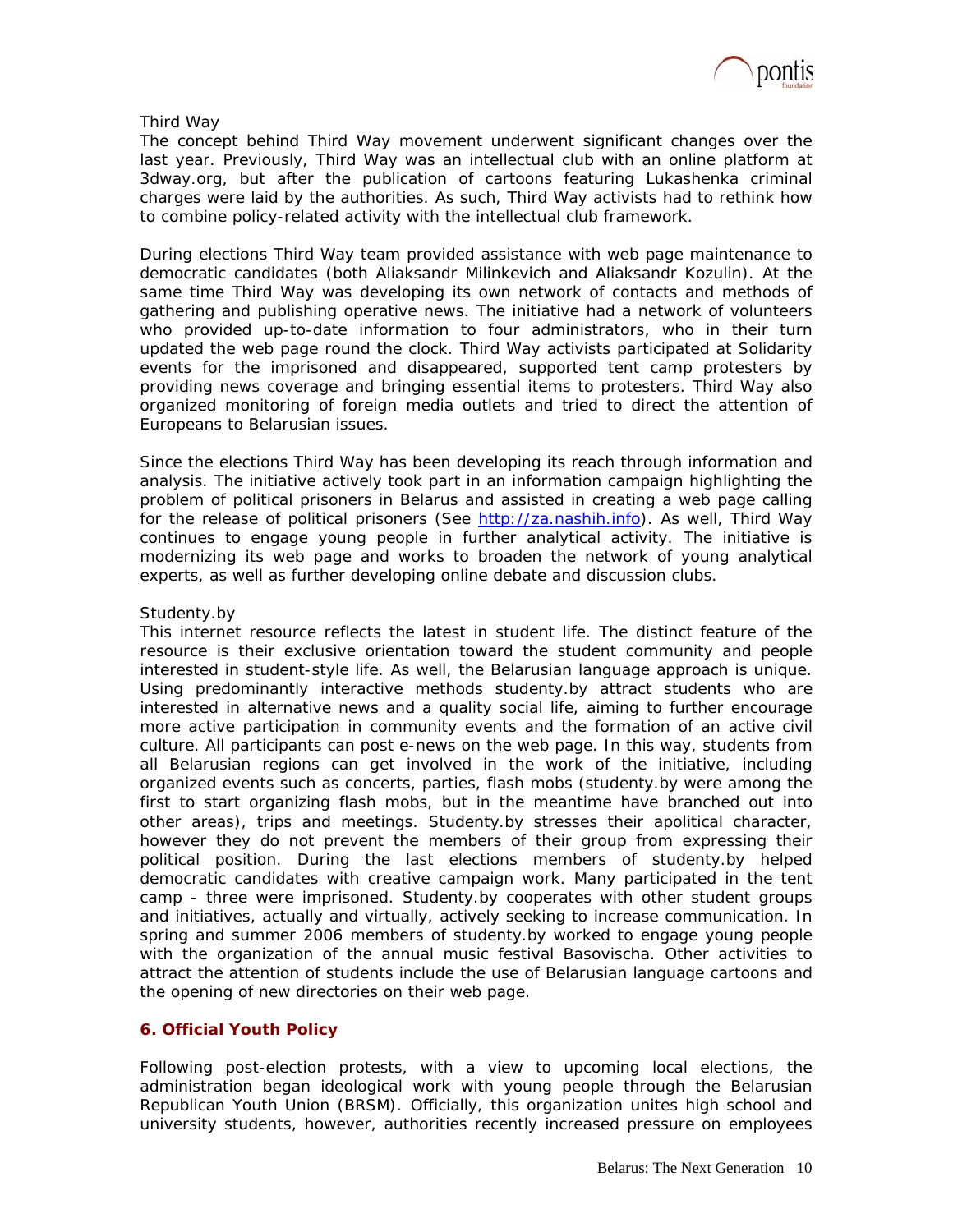

at education establishments, especially high school teachers, to join the structure as well. BRSM advertising materials are posted in all education institutions and during the spring-summer period Belarusian media became more active in advertising BRSM. As BRSM membership is largely organized through a system of rewards and threats there are not many original supporters of official policy. Most BRSM members are politically passive or apathetic when entering BRSM. However, once part of the organization members undergo serious ideological brainwashing. In the majority of cases, this does not make them politically active in any direct way but certainly forms a pro-authority attitude that allows top-down political processes to proceed unquestioned. At the same time, BRSM leaders and activists who have proven their loyalty to the administration are actively engaged in a number of business projects and political activities. Authorities plan on having BRSM members run in local elections against young democratic leaders, with subsequent victories leading to further representation of loyal youth in local councils. Also, private sources report the engagement of BRSM members in a number of side activities. For example, according to unconfirmed sources, some BRSM members provided training for profascist youth groups with BRSM money which was supposed to go to sport training. Such activity is of course not publicized but occurs seamlessly and silently alongside political activity and youth engagement.

# **7. Problems Ahead: Growing Persecution and the Immigration of Young Activists**

#### *Persecution*

Long before the elections, Belarusian authorities made it clear that opposition activity might be regarded as terrorism. During elections, the KGB stated plainly that street protests would be considered terrorist acts. Currently, further amendments to laws regarding the fight against terrorism and extremism are being drafted which will allow the authorities to increase the scope of repression through persecution against any form of opposition, including participation in free media.

As discussed earlier, after dispersing the tent camp security structures concentrated on preventing youth activity. The measures applied against activists by the authorities have not significantly changed as compared to pre-election times: authorities widely use detention, personal humiliation, physical assault, expulsion from education establishments, dismissal from work and the intimidation of family members. However, the scale of repression has changed significantly. The authorities, obviously worried by the increasing wave of youth activism, made it clear that they would try to prevent any kind of public activity, political or otherwise. Assaults by shaved hooligans in mufti against young people wearing only badges stating *Za Svabodu!* in public places became alarmingly regular. Whenever possible, militia sought to detain participants in flash mobs such as 'Ice-Cream Fans' (featuring the public eating of ice-cream in the center of the city) or 'Smile' (consisting of flash mobbers smiling at people). Severe sentences against Partnership activists and arrests of the Young Front leaders usually ended in minor fines, but the general direction of the events served to confirm the administration's determination to work toward the further elimination of youth activism.

#### *Programs of Support for Repressed Activists*

Following the wave of pre- and post-election repression against activists and a call from the Democratic Forces to support Belarusian fighters for democracy, a number of foreign governments set up stipends at their universities for students expelled from Belarusian schools for political activity. Democratic Forces set up the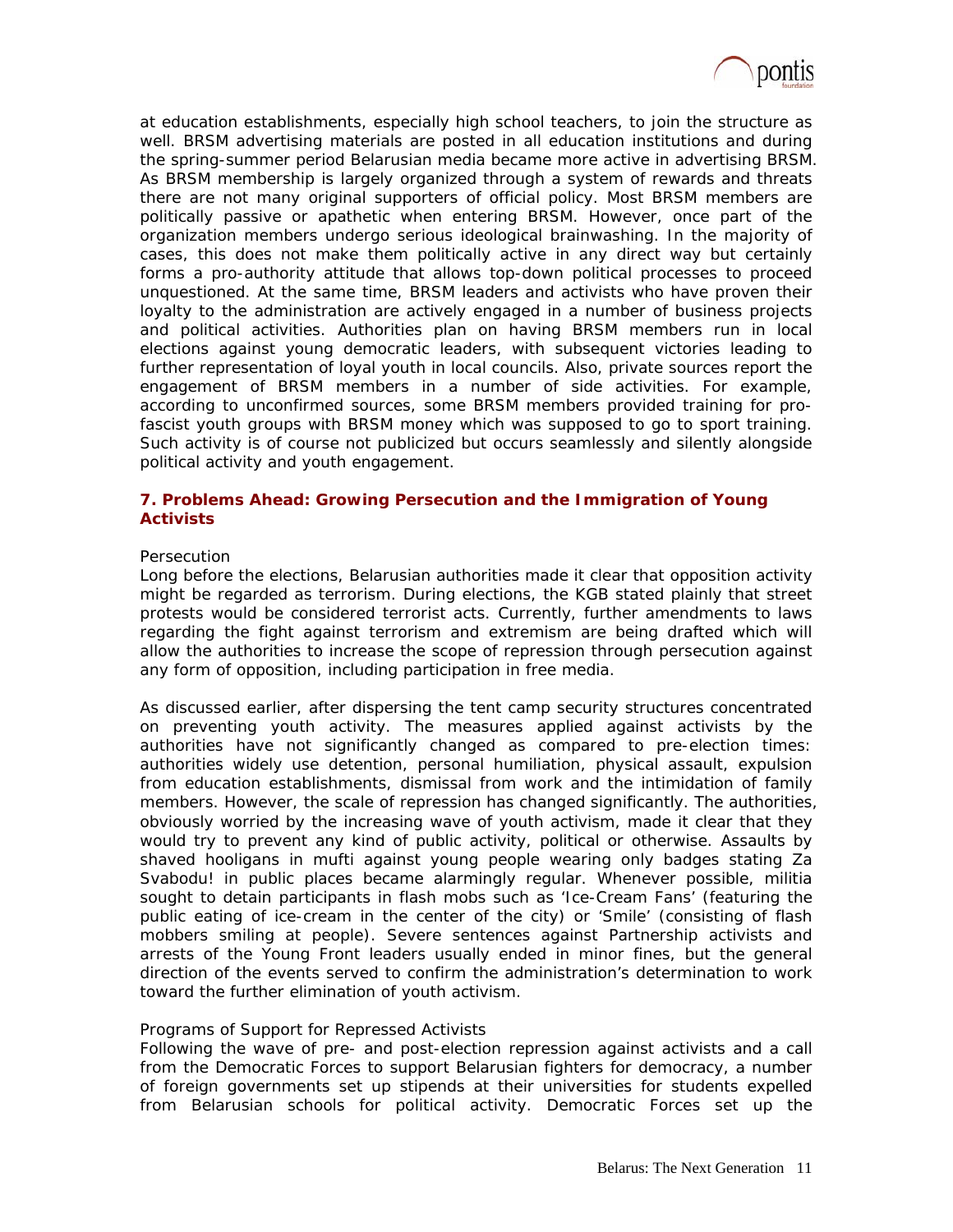

Committee for the Defense of the Repressed, led by Milinkevich's wife Inna Kulej, which helped send repressed students to various foreign universities.

Stipends for the repressed students to study abroad were initiated in Austria, Poland, Czech Republic, Ukraine, Estonia, Germany, Netherlands, Lithuania, Latvia, France and Sweden. Some other countries proposed assistance for Belarusian students (Germany, France, Norway, Italy, Slovakia and Switzerland). European Humanities University (EHU), based in Vilnius, Lithuania, provided all Belarusian students enrolled in full-time programs with stipends, including living expenses for students who applied to EHU through the Committee for the Defense of the Repressed (later supported by the European Commission).

In the first two months of the Committee's work around 500 people applied for assistance. About half of these people were students persecuted for political activity. According to the Committee's records 70% of students looking for help were expelled from universities for political reasons, 30% of students were under threat of expulsion for their opinion and/or civil activity. There were also recent school graduates who were afraid that their political engagement (many of them were arrested during the March protests) could affect their chance to enter a Belarusian university. There were 10 graduates of the Belarusian Humanitarian Lyceum and 28 people who had problems continuing their graduate education. Fifteen people applied to the Committee for external study at EHU.

That 500 active young people attempted to enter foreign university programs revealed a serious weakness in Belarusian society: the 'brain drain' of political activists. The decrease in the youth protest movement and associated events by summer was to a great extent caused by the fact that many newly engaged youth activists left the country. Another problem concerned information about possible cases of the abuse of scholarships and programs. In particular, the *Kastus Kalinouski* program, proved contentious. There have been complaints that foreign education programs seem unable to accommodate the 'right' people all the time. As a result, the Committee for the Defense of the Repressed was subsequently blamed both for letting activists out of the country and for the poor selection of students.

As analysts at TOLBlog Belarus point out, confusion and mistakes were unavoidable. First of all, the number of scholarships is finite and not necessarily everyone could have been accommodated. Second, fraud is also a near-certainty and it does not need to have anything to do with the opposition. Opportunists abound regardless of political affiliation. <sup>9</sup> Nevertheless, the program provided significant moral (and financial) support to young activists in Belarus and ensured that they were no longer afraid of expulsion from Belarusian universities.

### **8. Youth Activism and the Belarusian Diaspora**

 $\overline{a}$ 

The presidential elections of 2006 boosted the development of youth activism throughout the Belarusian diaspora. Youth activism generated energetic support during the days of the tent camp in Minsk that continues, not just domestically but also internationally, in the post-election period. The Belarusian Initiative in Minnesota, the Belarusian-American Civil Initiative *Poglyad*, the Belarusian Committee in Paris and others serve as examples. The main goal for these civil initiatives is the support of democratic processes inside Belarus and raising awareness of the situation in

**<sup>9</sup>** Scholarship fund provocation, see http://www.tolblogs.org/belarus/en/?m=200608.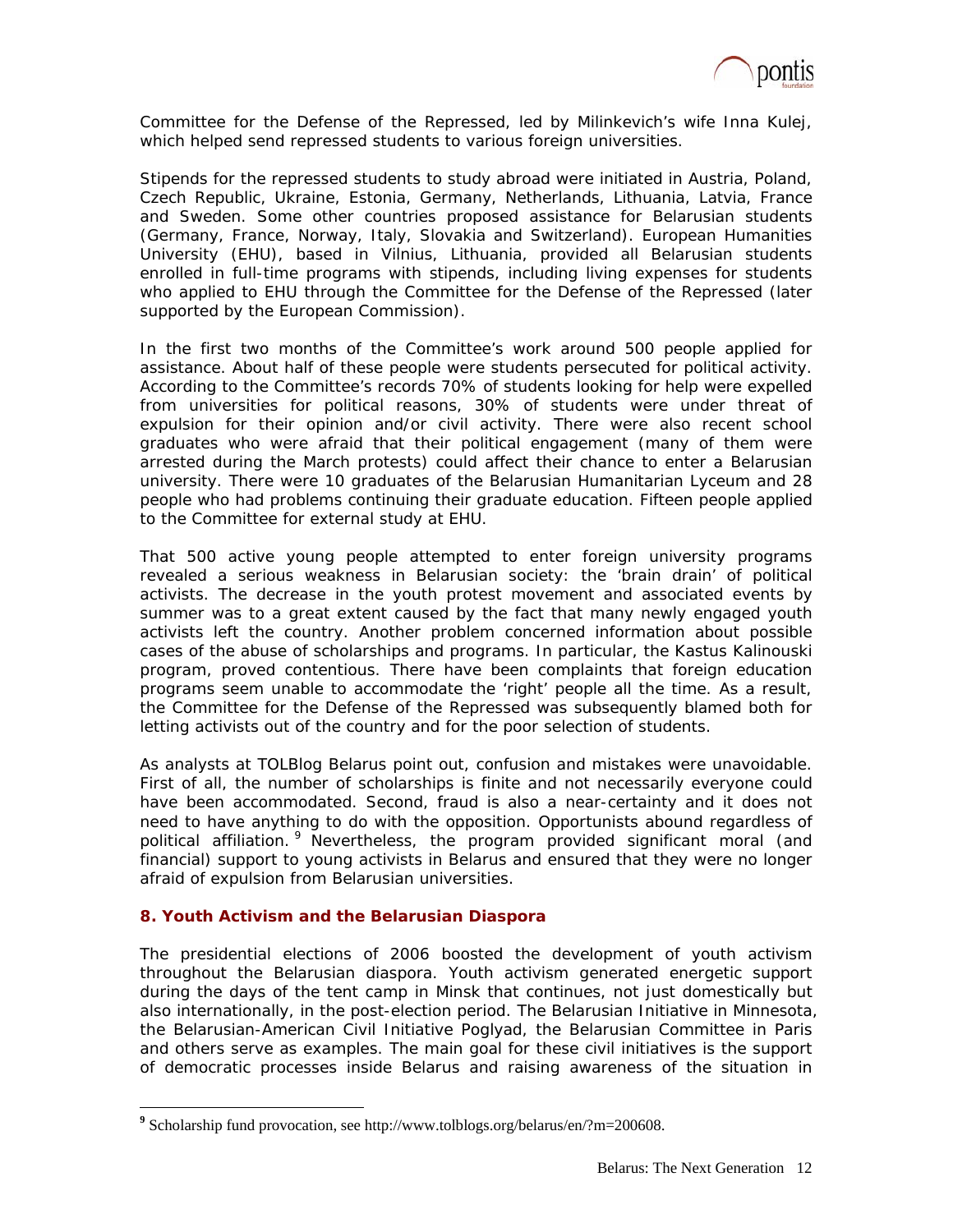

Belarus across the international community. In contrast to the older generation of diaspora activists, young Belarusians abroad mostly connect their activities with the direct effect on the processes inside Belarus rather than putting effort solely into the maintenance of a Belarusian national identity. This change in priorities has been met in part with the newly established Office for Democratic Belarus in Brussels, which serves to increase information and lobby governing bodies in the heart of the EU. Such a combination could reinvigorate the Belarusian diaspora both in Europe and the United States.

Youth activism abroad generally involves Belarusians picketing (mostly Belarusian Solidarity Days), conducting international solidarity campaigns and collecting signatures. The new wave of young activists can be characterized by efficient cooperation with initiatives and individuals inside Belarus, particularly via increasing use of the internet. A growing number of young Belarusian students volunteer for various internet projects focused on information distribution. Mailing lists were organized, for example, in the U.S. and Germany, and proved to be an efficient tool for the distribution of information about upcoming events and updates about the situation in Belarus. Since Belarusian diaspora activists increasingly tend to work more directly with their partners inside Belarus through virtual spaces, social cooperation and the diaspora community appears set to develop.

# **II. Focus Group Survey: "Living - not dying"**

The Pontis Foundation commissioned four focus groups in December 2006, each with 8-10 people and the following respective characteristics: regular, politically inactive youth, students, working youth and political activists (including pro-Lukashenka BRSM members).

The primary emotional disposition of Belarusian youth revealed was the feeling of mediocrity associated with existence - "Living – not dying" as Sergey of group two stated. Other problems exposed by the focus groups include:

- The necessity of work, job placement
- The impossibility of surviving without the help of parents
- The absence of a satisfactory salary
- Work experience, attaining employment without experience

The emotional suppression is tangible and in part explained by the lack of social life and the aggravation most young people experience when not able to vent their frustrations. "Everything became strict, no matter where you go, let's say, to a football game, you can't even drink a beer." (Sergey) Interestingly, these sort of words come from young people who are not yet consciously aware of the purposeful implementation of policy and ideology aimed at the very restrictions against which they struggle.

### *Opposing Directions: Youth Disposition*

In reference to the modern disposition of youth in Belarus we can speak generally about the development of two diametrically opposed directions.

The first direction, **Cubanization** (or Lukashization), consists of adaptation to the existing regime. A segment of the youth population conforms or attempts to conform to the rules of the game set forth by the regime. They join BRSM, work within official structures (many educated young people work in the Ministry of Foreign Affairs) and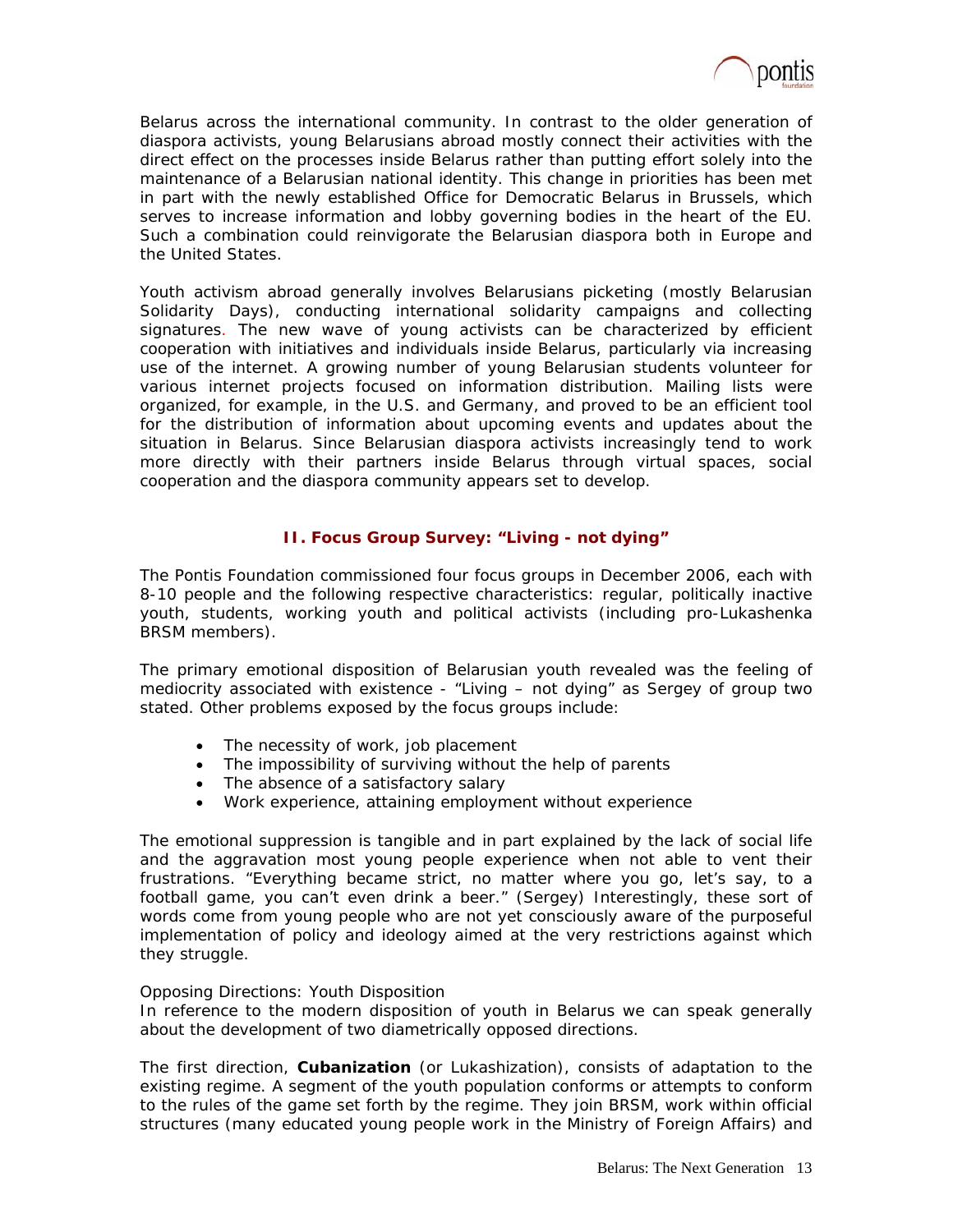

establish a career accordingly. This tendency exhibits a significant aspect of the Belarusian national character, a sort of tolerance that often takes the readily available shape of conformism.

A second dynamically opposed direction common to many Belarusian youth is termed **radicalization.** The feeling of discontent and dissatisfaction with the regime has been slowly but surely strengthening among youth groups. This dissatisfaction leads to more and more radical displays of disaffection, regularly occurring in two forms: either leaving the country or fighting against the regime via new forms of youth protest (flash mobs, unregistered youth organizations and so on).

The difference in directions can be seen very clearly when comparing the postelection rallies in 2001 and 2006, respectively. The rallies after the elections in 2001 and 2006 were completely different. 2001 was a rally of the dissatisfied. 2006 was a rally supported by people who had lost their fear of authority. The shift in the social psychological constitution over the five year span is immense. The question of concern at this point in time is to which direction Belarusian society will turn in the near future – Cubanization or radicalization.

#### *The Official Youth (Belarusian Republican Youth Union)*

Fortunately, among the focus groups there were three former BRSM organizers that had acted as branch coordinators within the organization and thus knew the situation from the inside. The word that repeatedly came to the fore in their comments concerning BRSM was 'lie'.

Admission to BRSM is not voluntary. Yulia from group two reported: "I can say unambiguously that enrollment there is forced volunteerism. One social worker said, 'we are not forcing you, but it is necessary'. When you refuse to do something, they tell you that you might encounter some problems. Better sign up – fewer problems."

Members that toe the line are rewarded with leading positions. However, following and supporting the regime through organizational participation often involves reporting along ideological lines rather than from the collection of real data. This may mean misrepresenting actual membership numbers or forging documentation.

Lying, however, is the main characteristic of the official ideology of Lukashenka's regime in general and not particular to the youth component. This is one of the key findings that emerged directly from the focus groups and not an ideological twist of the findings. For example, Anna from group one states: "It happened that I was a secretary at BRSM. And we needed 25 people out of 30 to join the organization. And I had to make it happen. At some point they started putting pressure…I would have been in favor at BRSM if I'd somehow made it happen". To force the issue, they promise to help with admission to university, among other things, but nothing is done.

In terms of creating awareness among the general public BRSM has an obvious advantage. BRSM is the only youth organization represented in the state media of Belarus. But BRSM is not merely represented, but openly advertised. "The problem is that we don't know anything besides BRSM," said Yulia. Among the non-state youth organizations people know only of Zubr. Such organizations as Young Front and Partnership are barely known.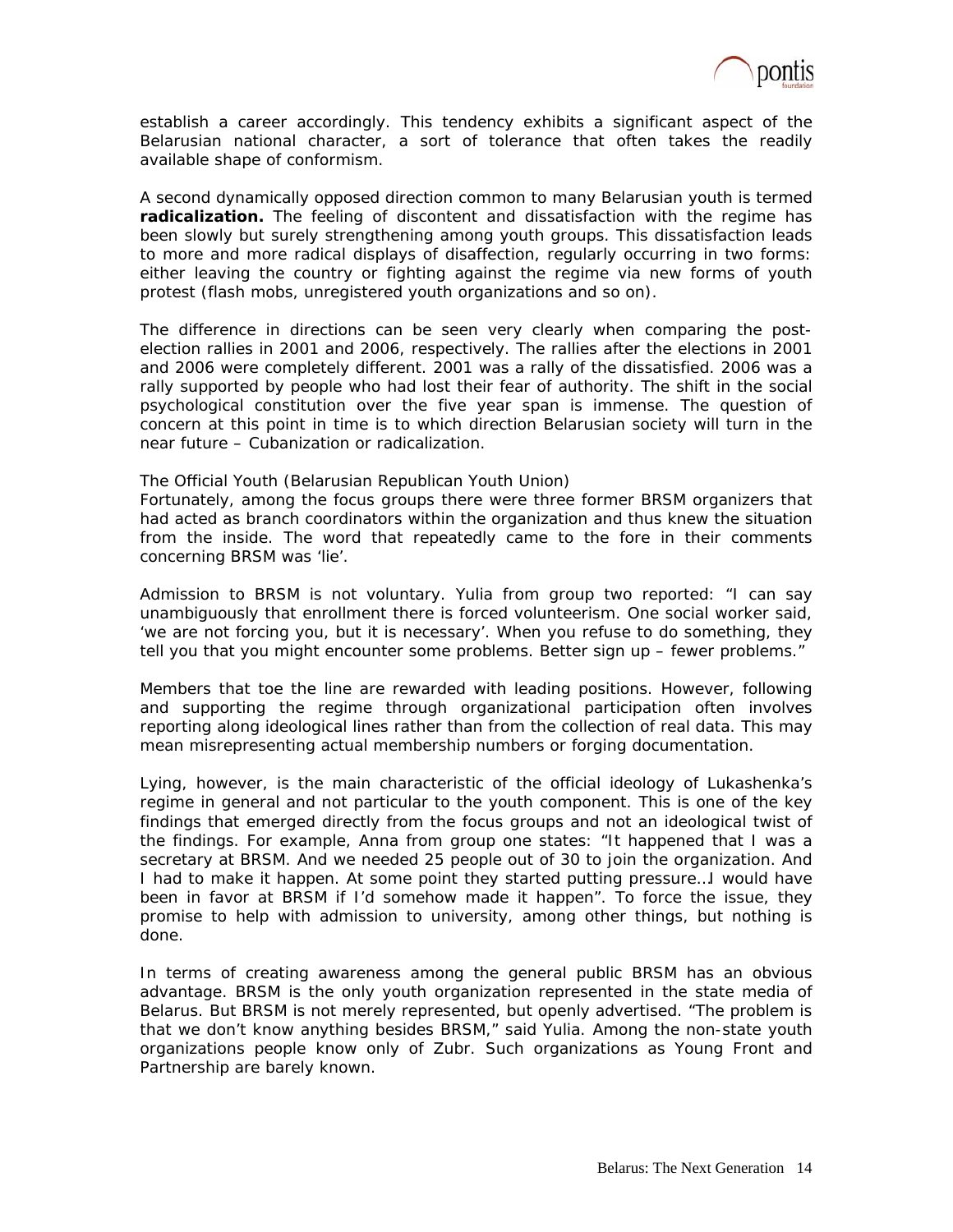

# *Geopolitical Conceptions: Russia vs. the European Union*

In general the youth of Belarus are focused on Europe. If the choice is put, for example, between Russia and Europe youth almost unanimously opt for a more intense relationship with the European Union. From all the participants in the focus groups only one declared a preference for Russia.

Certainly there are conditions and assumptions in any consideration of geopolitical alliance, however. It is clear that Belarus is no exception and that state propaganda has seeped into youth consciousness. On the question "Should Belarus join the EU?" answers such as "it would be quite good. But depending on what conditions. If we will be enslaved – then no" (Dina, group two) or "if we give all to Europe, then why do we need that Europe" (Alexander, group two) were typical. There seems to be a lingering perception of Europe as a colonizing force and not merely an untainted or unquestionable means to a better future.

A negative image of Europe seemed to be largely associated with the prospect of a continually expanding European Union. A massive, pessimistic campaign illustrating the EU acceptance of Lithuania, Latvia, Estonia, Romania and Bulgaria appears to have had an impact. Even if all Lithuanians were to drive golden Mercedes as a result of EU acceptance the mass media in Belarus would show them riding on carts. Nevertheless, there are fears associated with EU indifference - "nobody is waiting for us there." A further concern rests upon economic insecurity – "If we join the EU gas will be sold to us for the same prices and we are non-competitive" (Yulia, group two). The fear of Russia is a more emotional stream rationalized by way of the 'Russian brothel', the criminal situation in Russia or the war in Chechnya.



Quantitative sociological research clearly demonstrates that the overall orientation toward Europe rests heavily upon the preference of the 18-25 age bracket.

One essential feature of dynamics of value systems is important here: the structure of value system of a person does not change within the life cycle of a person. Once formed, hierarchy of values of a person is preserved during all life of that person.

18-25 26 and older

15,2

 $\Omega$ 

10

20

20,7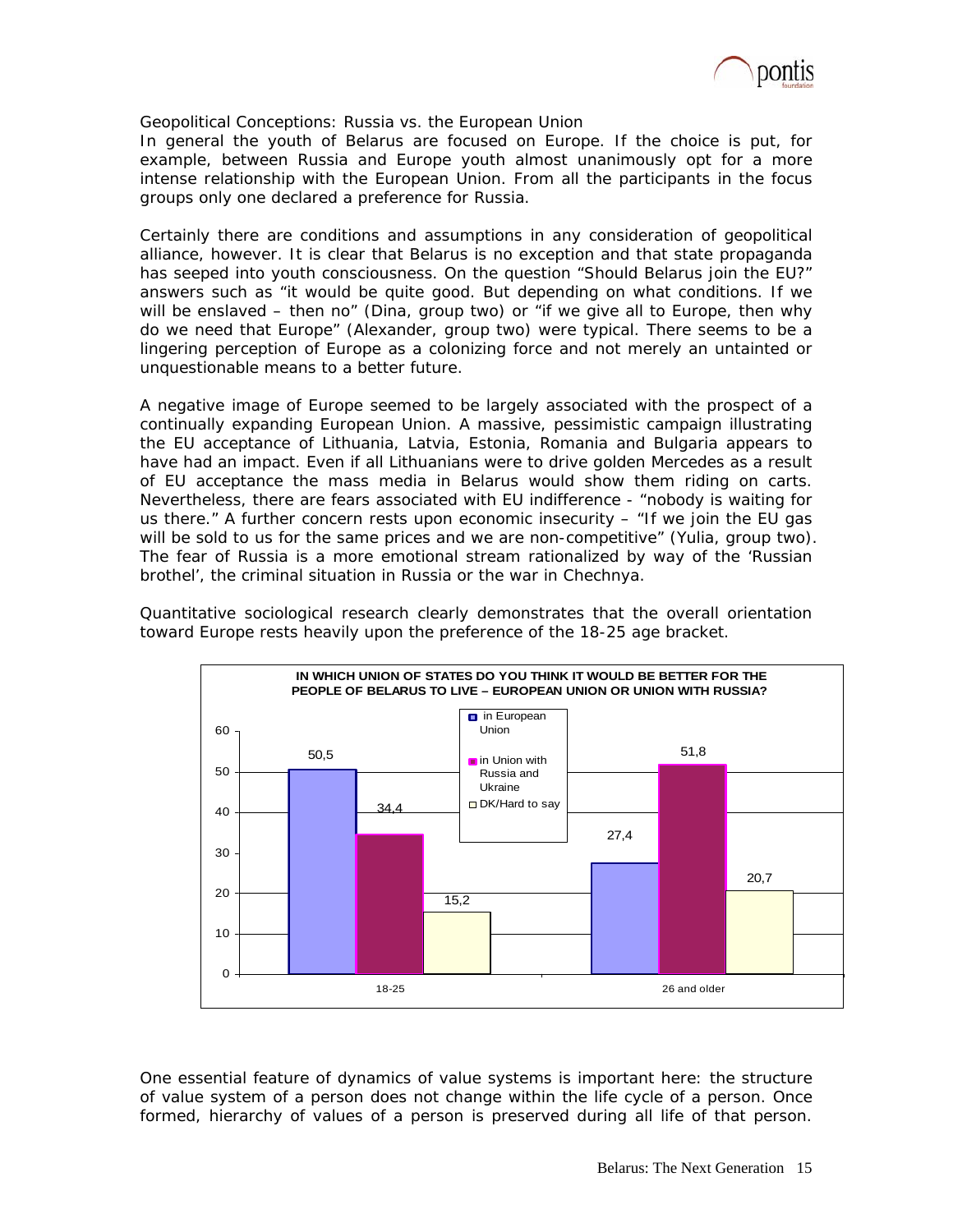

Borders of values do not lie within the life cycle of a person, but the watershed goes between generations. The geopolitical structure of generation is kept further on. Thus a layer of the pro-European geopolitical orientation is thickening.

### *The Isolation of Belarus*

It is possible to say that young people in Belarus do not sufficiently realize the extent of the isolation of their country. Basically, they are not able to go to other countries. But young people frequently complain about western embassies in Belarus rather than the self-isolation carried out by the current regime. That fact that President Lukashenka himself cannot enter the majority of civilized countries in the world is surely indicative. As suggested by focus group comments, it is somewhere on the periphery of consciousness, but not perceived as something sharply abnormal.

The same can be said about the list of banned officials. Essentially, everyone knows about it, but it is not perceived as something particular to Belarus or construed as a clear difference between Belarus and the European Union. Belarusian youth do not effectively compare Belarus to other countries and as such Belarus is not perceived in a negative light. Here, again, the success of official propaganda is beyond doubt. "Our borders are not closed, goods arrive - there is no isolation." (Dina, group two)

### *Ecology*

Young people in Belarus perceive NGOs of an ecological orientation as necessary. The function of these organizations is to renew the work of state bodies of a similar structure, "in order to push the authorities" (Alexander, group two). However, there is also a sense that state organizations do not have sufficient funding to carry out necessary reforms. "It is necessary to expand the outlook of authorities on the ecological situation. Somewhere it is necessary to add money, somewhere it is necessary to do something. To put problems before authority, so they would help, where, what." (Nikolay, group two).

### *Human Rights*

There are at least two perspectives on the problem of the tolerance of human rights violations in Belarus. On the one hand, there seems to be a lack of sensitivity to the infringement of human rights. Many people, including youth, see or experience numerous infringements but perceive them as normal acts which have always existed. As such, there is little of the sharp rejection or extreme indignation that leads to open protest in the streets. On the other hand, there seems to be a serious lack of knowledge concerning human rights. "We have great problems to know our rights. Here people do not know them. So it seems to me, that they are being violated. Though I cannot really say that I know them well either." (Yulia, group two)

### *Civil Society*

Few from the focus groups gave a clear definition of civil society. Civil society was defined as a certain condition of a society advanced in law and not as a part of society functioning beyond the control of the state. For example: "Civil society is a place where anybody can realize himself as a citizen or a person. This society, which is ready so that each person will realize himself." (Igor, group one) Or: "The civil society is a society in which human rights are observed. If the rights are not observed, then it is not such a civil society." (Anya, group one) Thus, in the youth community there is no precise definition of what civil society is. There is no single representation planted in the consciousness of young people in Belarus. This is one of the reasons for the state of affairs of civil society in Belarus today. The regime promotes the continuation of this sort of ambiguity because it encourages political